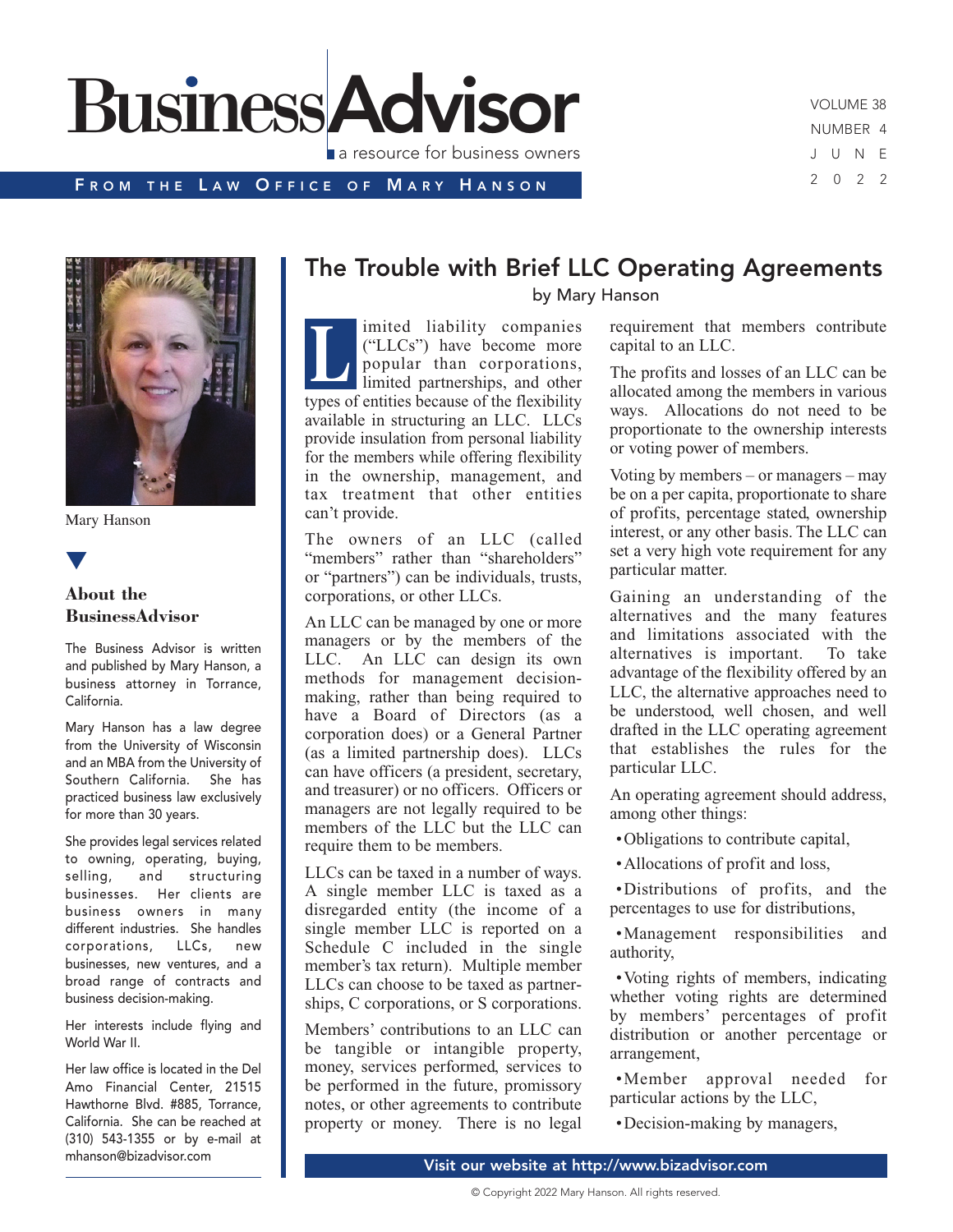•Authority to act on behalf of the LLC,

FROM THE LAW OFFICE OF MARY HANSON

•Admission of new members,

**Business** 

•Restrictions on transfers of ownership and permissible transfers of ownership, and

•Rights to buy out the membership interests of other members.

A poorly planned LLC operating agreement (or a verbal or non-existent operating agreement) leaves the business without guidance or legal clarity on many important issues. Members and managers of an LLC with an inadequate operating agreement will eventually encounter some issue that is open for resolution, negotiation, or dispute because the operating agreement fails to address it.

California law (and probably most state laws) do not provide rights, duties, structure, guidance, or definitions that are adequate for operation of an LLC. The intended flexibility of LLCs means that states do not define rights, duties, roles, and requirements for LLCs as state corporation laws do for corporations.

California law provides default terms that apply when an LLC operating agreement is silent on the subject matter. The California default terms are not a substitute for an operating agreement tailored for a particular LLC. Most LLCs will want to adopt operating agreement terms that override California default provisions.

#### The Default Provisions of California Law

The California Revised Uniform Limited Liability Company Act ("RULLCA"), which became effective in 2014, was made applicable to all LLCs registered

in California, whether formed in California or in another state, and whether formed prior to 2014 or after 2014.

An LLC lacking a robust operating agreement will be subject to the definitions and requirements of RULLCA on any matter not otherwise addressed in the operating agreement. Only a few of California's statutory provisions are mandatory and most can be modified (and often should be modified) in an operating agreement. In the absence of different treatment in an operating agreement, the default provisions apply to a California LLC whether or not the participants have any knowledge of the provisions and whether or not the provisions work well for the particular LLC.

Here are some of the default provisions of California law that apply to an LLC registered in California if the issue is not addressed in a different manner in an operating agreement:

•When an LLC is managed by the members, each member is an agent of the LLC and the act of any member binds the LLC unless the other party to the transaction knows that the particular member does not have authority to bind the LLC.

•In a member-managed LLC each member has equal rights in the management and conduct of the LLC's activities including equal voting rights.

•Voting by members shall be in proportion to their interests in current profits of the LLC.

•A difference arising among members in a member-managed LLC shall be decided by a majority of the members.

• "Majority of the members" means "more than 50 percent of the interests"

*"California law provides default terms that apply when an LLC operating agreement is silent on the subject matter."*

**▼**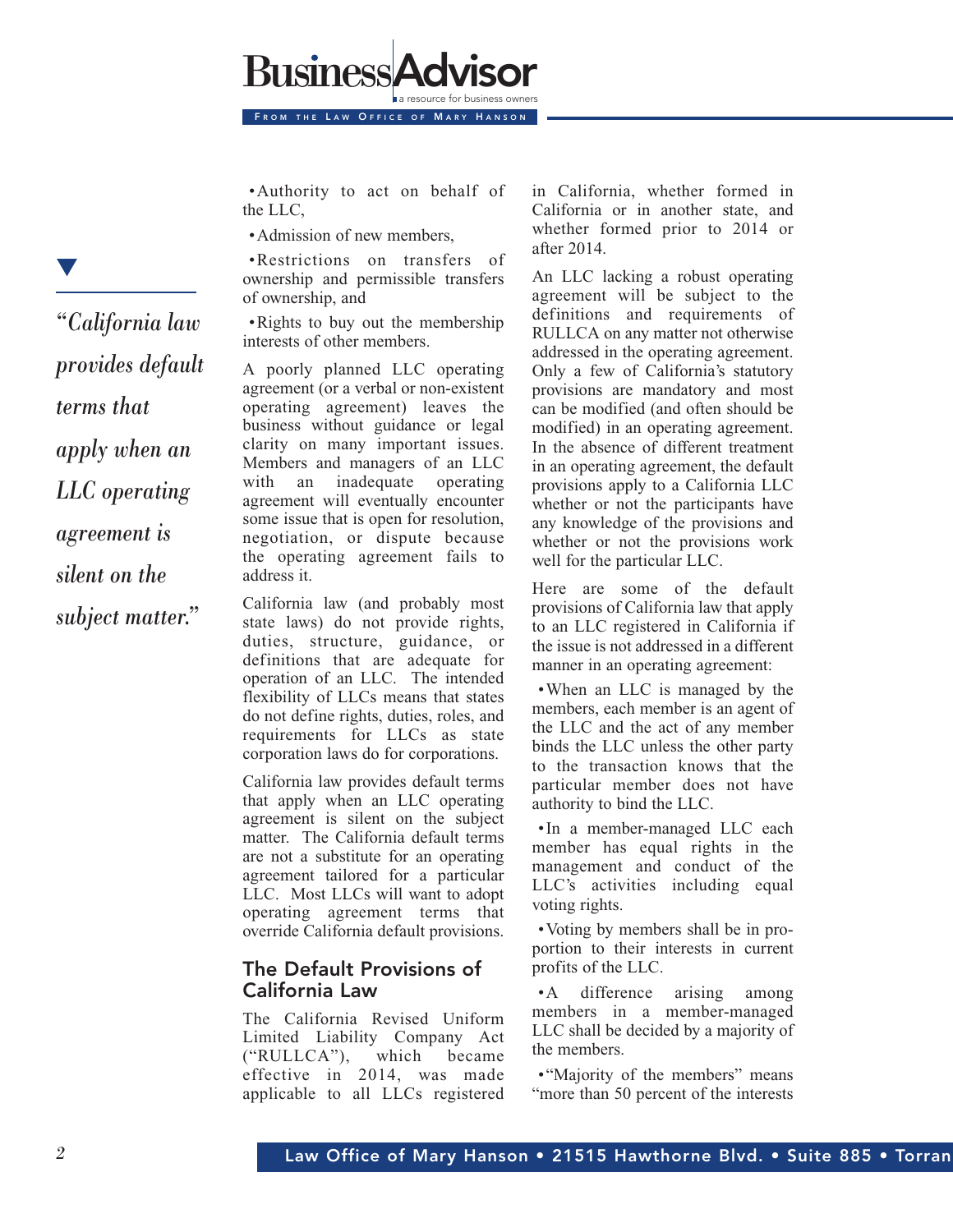### The Trouble with Brief LLC Operating Agreements

of the members in current profits of the limited liability company."

•If an LLC is managed by one or more managers no member of the LLC has any authority to legally bind the LLC, unless the member is also a manager or has authority actually delegated to that member by the LLC.

•If the LLC is managed by one or more managers, consent of **all** members of the LLC is required to sell, lease, exchange, or otherwise dispose of all, or substantially all, of the LLC's property outside the ordinary course of the LLC's activities, and except for actions involving mergers and conversions, to take any other action outside the ordinary course of the activities of the LLC.

•If the LLC is managed by one or more managers, LLC decisions are made exclusively by the managers.

•If the LLC is managed by one or more managers, each manager has equal rights in the management and conduct of the activities of the limited liability company and a difference arising among managers as to a matter in the ordinary course of the activities may be decided by a majority of the managers.

• "Majority of the managers" means "more than 50 percent of the managers of the limited liability company."

•Profits and losses shall be allocated in proportion to the value (as stated in the LLC's records) of the contributions by each member to the LLC.

•Distributions of money or property to members shall be on the basis of the value of the contributions to the LLC from each member.

•For both member-managed and manager-managed LLCs the operating agreement may be amended only with the consent of **all** members.

•In all other matters in which a vote is required but the statutes do not require a unanimous vote, a vote of a majority of the members shall be sufficient.

•In a manager-managed LLC, a manager may be chosen at any time by the consent of a majority of the members and remains a manager until a successor has been chosen. A manager may be removed at any time by the consent of a majority of the members without cause.

•A meeting of the members may be called by any manager or by any member or members holding more than 10% of the interests in current profits.

•The transfer of a membership interest of an LLC member requires the unanimous consent of all other members.

•A "note, mortgage, evidence of indebtedness, contract, certificate, statement, conveyance or other instrument in writing" between the LLC and another person is presumed valid if signed by at least two managers (one manager if the LLC is managed by just one manager), unless the other party has actual knowledge that the manager or managers lack the authority to execute the document.

•The vote of 50% or more of the voting interests of the members is required to dissolve an LLC.

•An LLC must maintain specified documents and records, make them available for inspection and copying, and provide copies of some documents to members upon request. Required documents and records include:

- A list with the current name and address of each member, together

*"Many members and managers of LLCs may be surprised to discover that these default provisions apply to their LLCs."*

**▼**